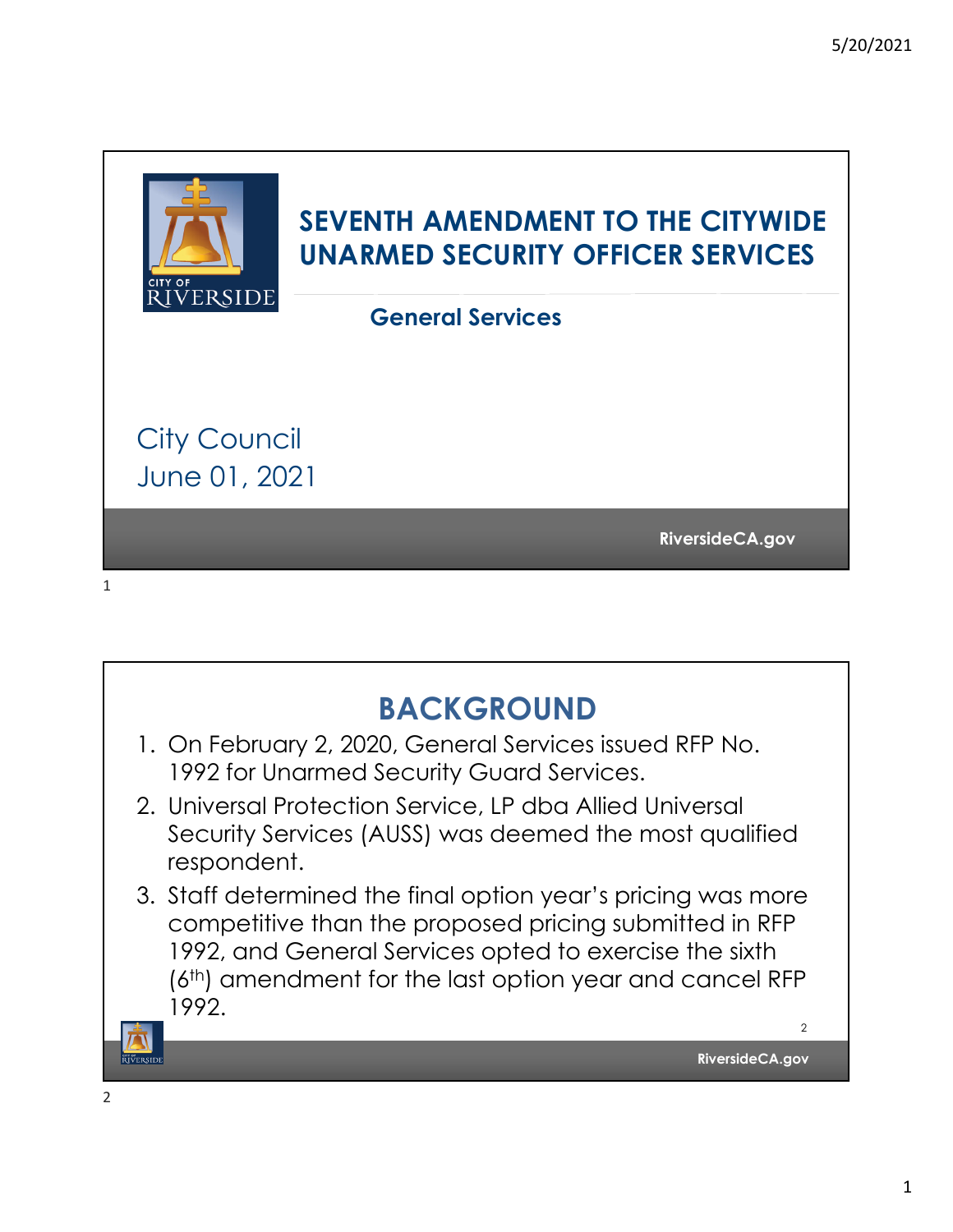

| <b>AGREEMENT HISTORY</b>                                                                |                          |                                    |                        |                                     |
|-----------------------------------------------------------------------------------------|--------------------------|------------------------------------|------------------------|-------------------------------------|
| <b>Agreement</b>                                                                        | <b>Term</b>              | <b>Base/Revised</b><br><b>Cost</b> | Change<br><b>Order</b> | <b>Total</b><br><b>Contract Amt</b> |
| <b>Original Contract</b>                                                                | 08/11/2015 to 06/30/2018 | \$1,367,655.00                     | \$100,000.00           | \$1,467,655.00                      |
| 2 <sup>nd</sup> Amendment Name Change from<br><b>Guardsmark to Universal Protection</b> | 08/11/2015 to 06/30/2018 | <b>NA</b>                          | NA.                    | <b>NA</b>                           |
| 3 <sup>rd</sup> Amendment                                                               | 08/11/2015 to 06/30/2018 | 289,908.30<br>\$                   | \$263,634.50           | \$2,021,197.80                      |
| 4 <sup>th</sup> Amendment                                                               | 07/01/2018 to 06/30/2019 | \$<br>696,419.72                   | \$104,462.96           | \$2,822,080.47                      |
| 5 <sup>th</sup> Amendment                                                               | 07/01/2019 to 06/30/2020 | 798,201.62<br>\$                   | \$119,730.24           | \$3,740,012.34                      |
| 6 <sup>th</sup> Amendment                                                               | 07/01/2020 to 06/30/2021 | \$<br>926,096.50                   | \$138,914.48           | \$4,805,023.31                      |
| 7 <sup>th</sup> Amendment                                                               | 07/01/2021 to 06/30/2022 | \$1,215,162.08                     | \$182,274.31           | \$6,202,459.70                      |
|                                                                                         |                          |                                    |                        |                                     |
|                                                                                         |                          |                                    |                        |                                     |
|                                                                                         |                          |                                    |                        |                                     |
|                                                                                         |                          |                                    |                        | 4                                   |

**RiversideCA.gov**

**ELECTRIC BUT AND REAL PROPERTY**